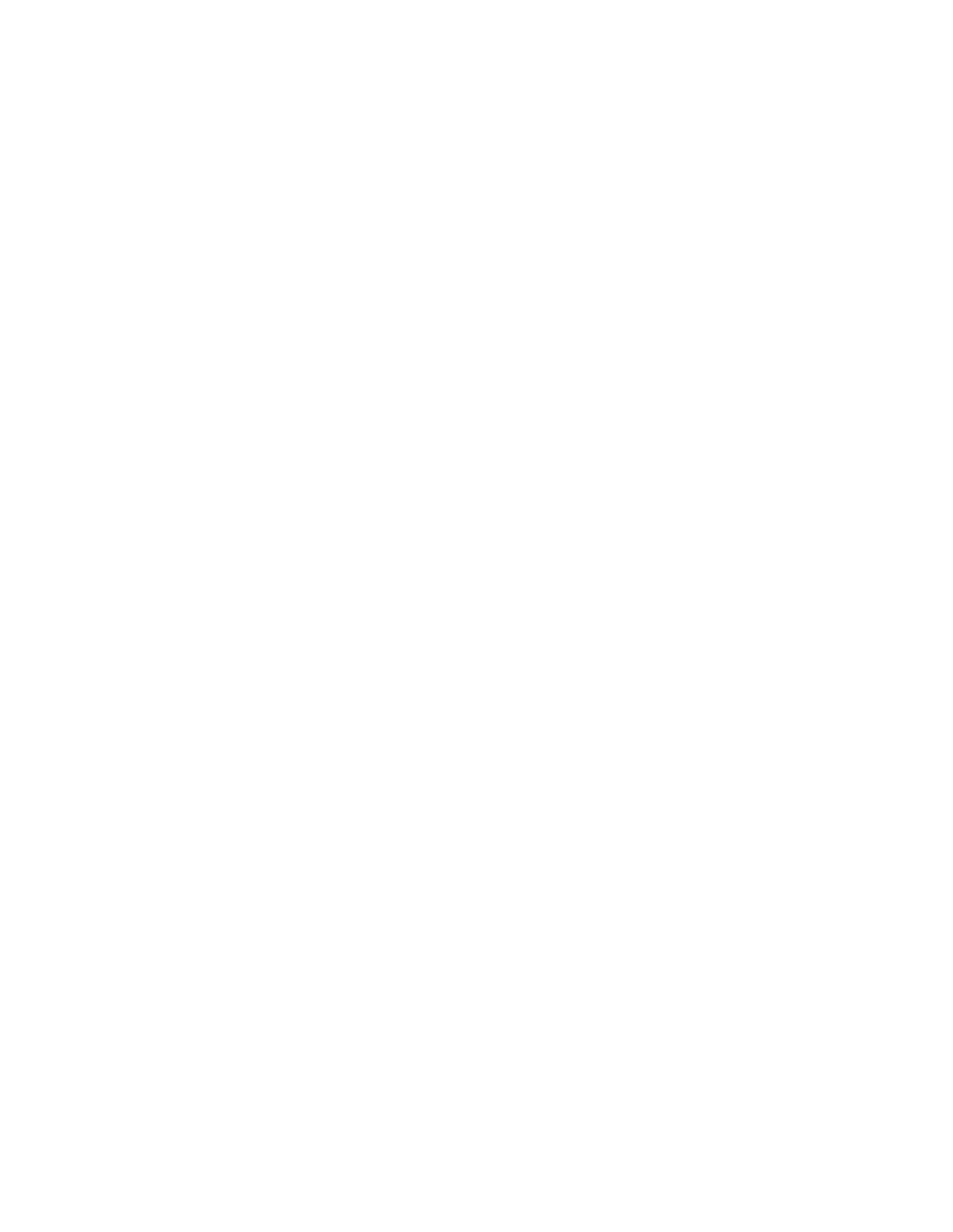9.9. In the UAE, CbC reporting requirements were introduced effective from the financial year starting on or after 1 January 2019. The introduction of the UAE CT regime will not impact the existing CbC reporting requirements and relevant regulations.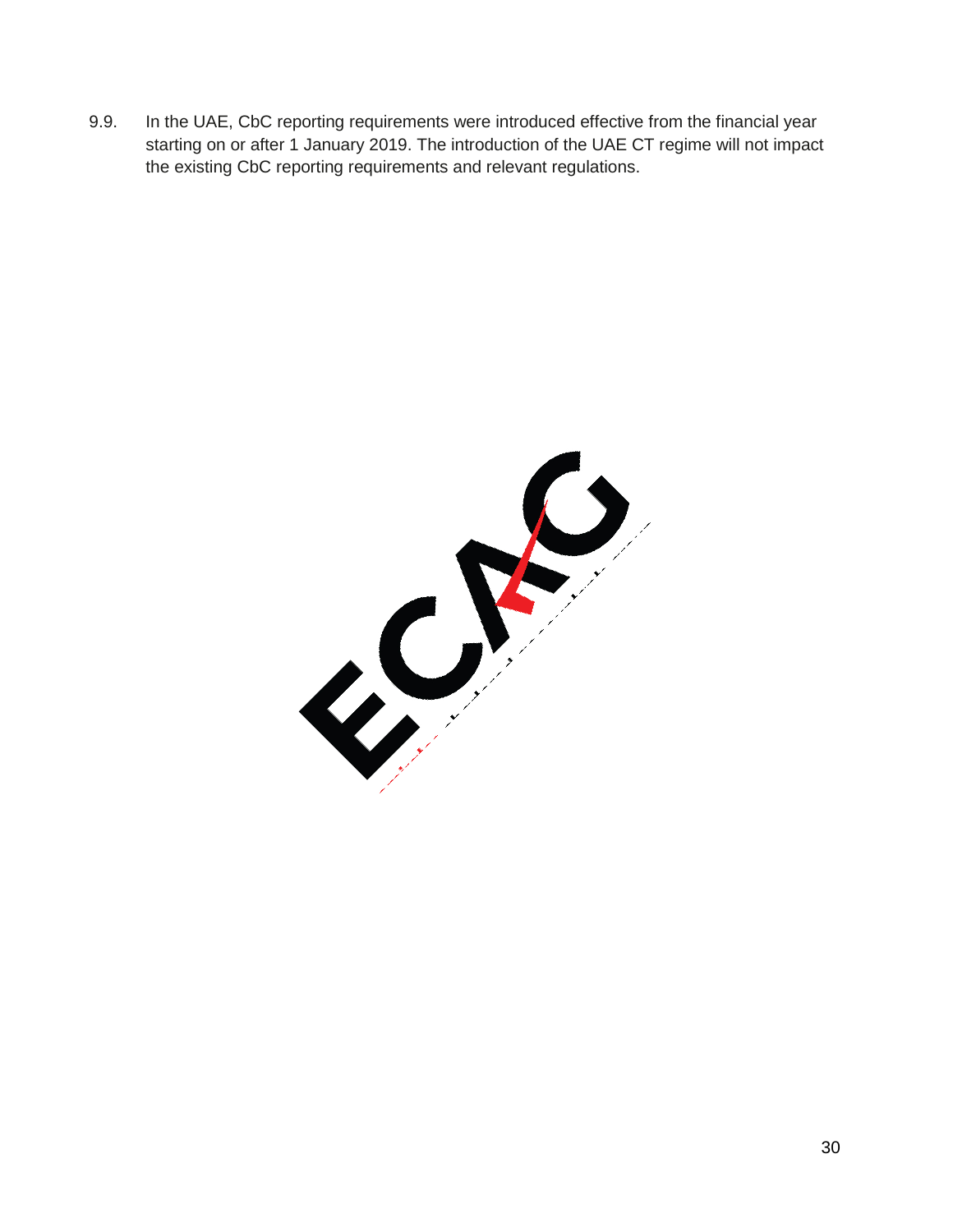# 10. Administration

10.1. This section sets out the proposed compliance requirements under the UAE CT regime.

## 10.1 Registration and deregistration

- 10.2. A business subject to CT will need to register with the FTA and obtain a Tax Registration Number within a prescribed period. The FTA can also automatically register a business for CT purposes if the person does not voluntarily do so.
- 10.3. Where a business ceases to be subject to the CT (e.g., due to cessation or liquidation of the business), it will need to apply to the FTA to be deregistered for CT purposes within three (3) months from the date of cessation.
- 10.4. The FTA will only deregister a person where the FTA is satisfied that the person has filed CT returns and settled all CT liabilities and penalties (if any) due for all periods up to and including the date of cessation.
- 10.5. Where a person does not apply for deregistration within the time limits or comply with the payment and filing obligations, the FTA may deregister the person based on available information.

## 10.2 Filing, payment and refund

- 10.6. In order to keep the administrative burden on taxpayers to a minimum, a business will only need to prepare and file one tax return and other related supporting schedules with the FTA for each tax period. There will be no requirement for a business to file a provisional CT return and make advance payments of CT.
- 10.7. Each tax return and related supporting schedules will need to be submitted to the FTA within nine (9) months of the end of the relevant Tax Period. For additional documentary support that may need to be provided to the FTA, please refer to section 10.5.
- 10.8. Payments to settle a taxpayer's CT liability for a Tax Period will need to be made within nine (9) months of the end of the relevant Tax Period. Where a taxpayer can demonstrate that a CT refund may be due, the taxpayer can apply to the FTA to request a refund.
- 10.9. The table below illustrates the CT filing and payment deadlines for businesses with financial year ends of 31 March, 30 June and 31 December:

| Table [4]: Illustrative timetable for CT filing and payment deadlines |         |             |          |  |  |
|-----------------------------------------------------------------------|---------|-------------|----------|--|--|
| Financial year end                                                    | 30 June | 31 December | 31 March |  |  |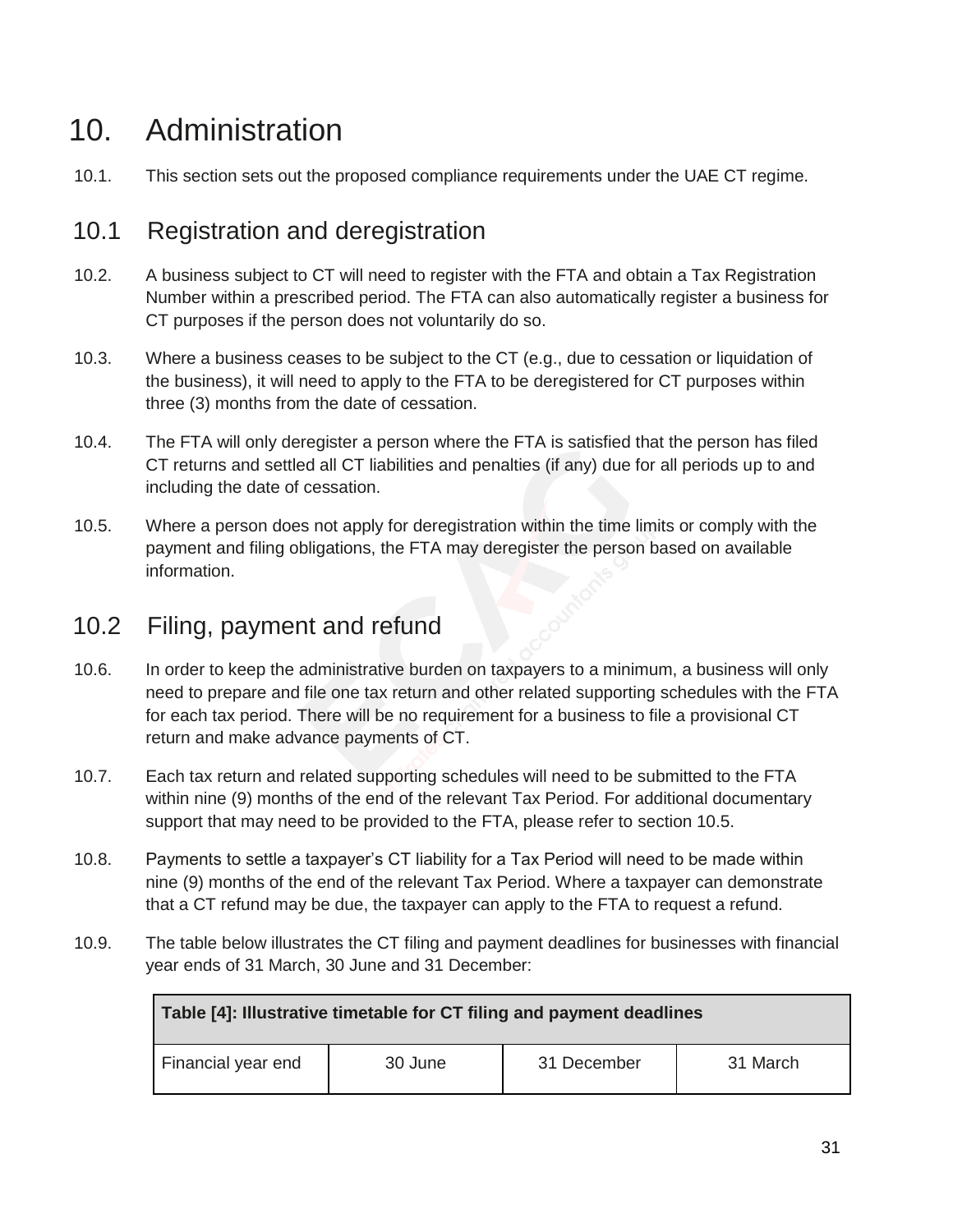| <b>First Tax Period</b>                                                                   | 1 July 2023 -<br>30 June 2024 | 1 January 2024 - 31<br>December 2024 | 1 April 2024 -<br>31 March 2025 |  |  |
|-------------------------------------------------------------------------------------------|-------------------------------|--------------------------------------|---------------------------------|--|--|
| CT return must be filed, and CT payment made,<br>within nine (9) months of the tax period |                               |                                      |                                 |  |  |
| Filing & payment<br>due date                                                              | 31 March 2025                 | 30 September 2025                    | 31 December 2025                |  |  |

#### 10.3 Assessment

- 10.10. The UAE CT regime will be based on a self-assessment principle. This means that a business is responsible for ensuring that the tax return and any supporting schedules submitted to the FTA are correct, complete and comply with the UAE CT law.
- 10.11. To ensure the integrity of the CT regime, the FTA may review a CT return filed and may issue an assessment within the timeframe prescribed in the Tax Procedures Law.
- 10.12. A taxpayer may challenge an amended assessment issued by the FTA via the processes and procedures outlined in the Tax Procedures Law.

### 10.4 Clarifications

- 10.13. Clarity around how to comply with CT is essential for a well-functioning CT regime. Therefore, where there is uncertainty in relation to a proposed or entered into arrangement or transaction, a business may apply to the FTA for a clarification with regards to the correct or intended CT treatment.
- 10.14. Provided the facts and circumstances outlined in a clarification continue to apply, a clarification would be binding on the FTA.

#### 10.5 Documentation requirements

- 10.15. A business will be required to maintain financial and other records that explain the information contained within the CT return and other documents submitted to the FTA. Certain exempted persons will also be required to maintain records to allow the FTA to ascertain the person's exempt status.
- 10.16. Whether the financial statements of a business are required to be audited by an accredited audit firm is and will continue to be determined by applicable company laws and regulations. However, the UAE CT regime will require a Free Zone Person to have audited financial statements if it wants to benefit from the 0% CT regime.